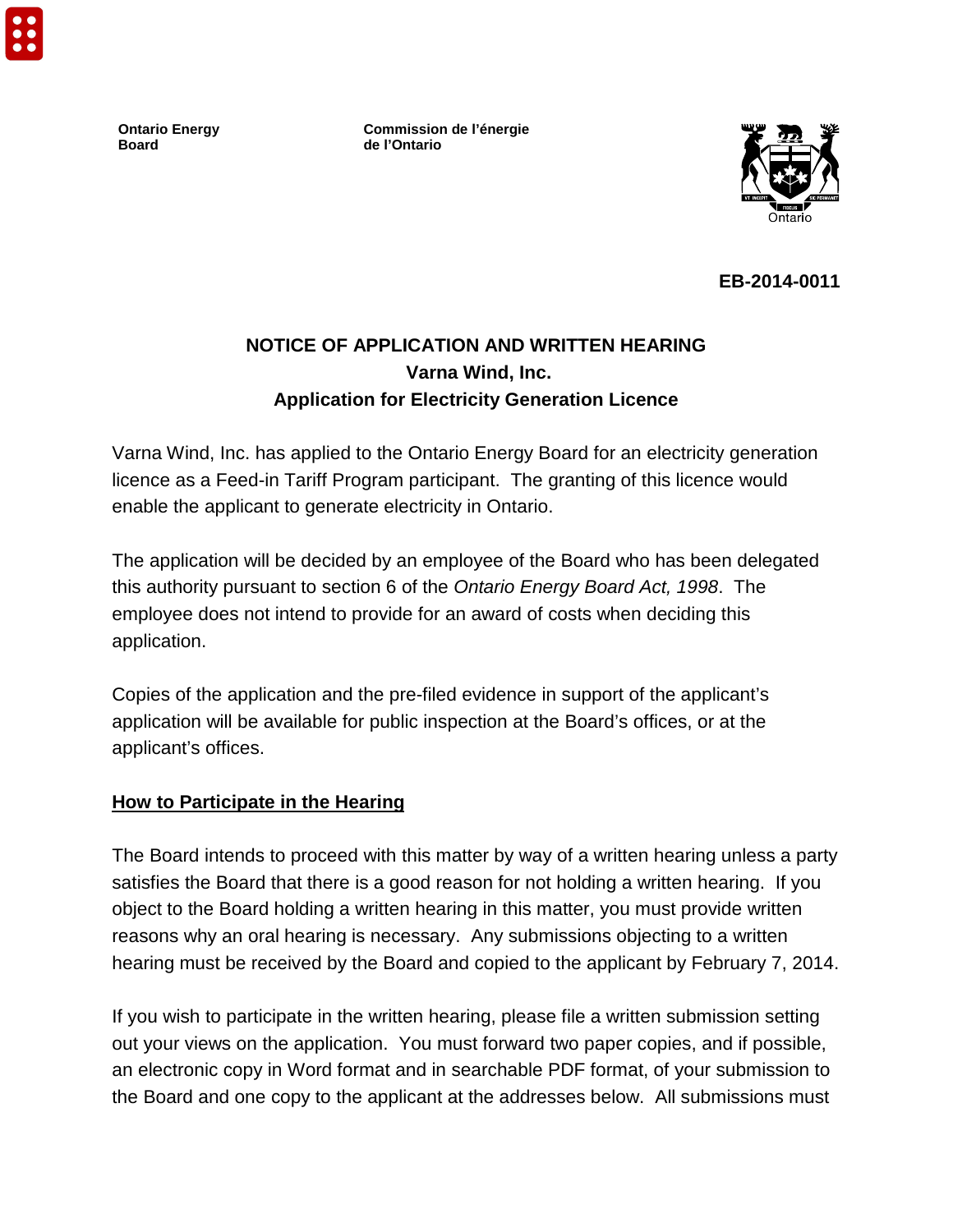be received by February 11, 2014. If the applicant wishes to respond to the submissions, such response must be filed with the Board and copied to any party that made submissions by February 18, 2014.

All submissions must quote the relevant file number, and clearly state the sender's name, postal address, telephone number, fax number and e-mail address. All communications should be directed to the attention of the Board Secretary at the address below, and be received no later than 4:45 p.m. on the required date.

All written submissions sent to the Board will be placed on the public record, which means that the written submissions will be available for viewing at the Board's offices and will be placed on the Board's website.

If the written submission is from a private citizen (i.e., not a lawyer representing a client, not a consultant representing a client or organization, not an individual in an organization that represents the interests of consumers or other groups, and not an individual from a regulated entity), before placing the written submission on the public record, the Board will remove any personal (i.e., not business) contact information from the written submission (i.e., the address, fax number, phone number, and e-mail address of the individual). However, the name of the individual and the content of the written submission will become part of the public record.

As stated elsewhere in this notice, you must provide a complete copy of your written submission (including your name, contact information, and everything written in the submission) to the applicant.

Information relating to the application is available for viewing at the Board's offices at the address provided below or by contacting the applicant. The address and contact information for the applicant are also provided below.

Further information on how to participate may be obtained by visiting the Board's web site at [www.ontarioenergyboard.ca](http://www.oeb.gov.on.ca/) or by calling our Consumer Relations Centre at 1- 877-632-2727.

## **IMPORTANT**

**IF YOU DO NOT FILE AN OBJECTION TO A WRITTEN HEARING OR DO NOT PARTICIPATE IN THE HEARING BY FILING A SUBMISSION IN ACCORDANCE WITH THIS NOTICE, THE BOARD MAY PROCEED WITHOUT YOUR**